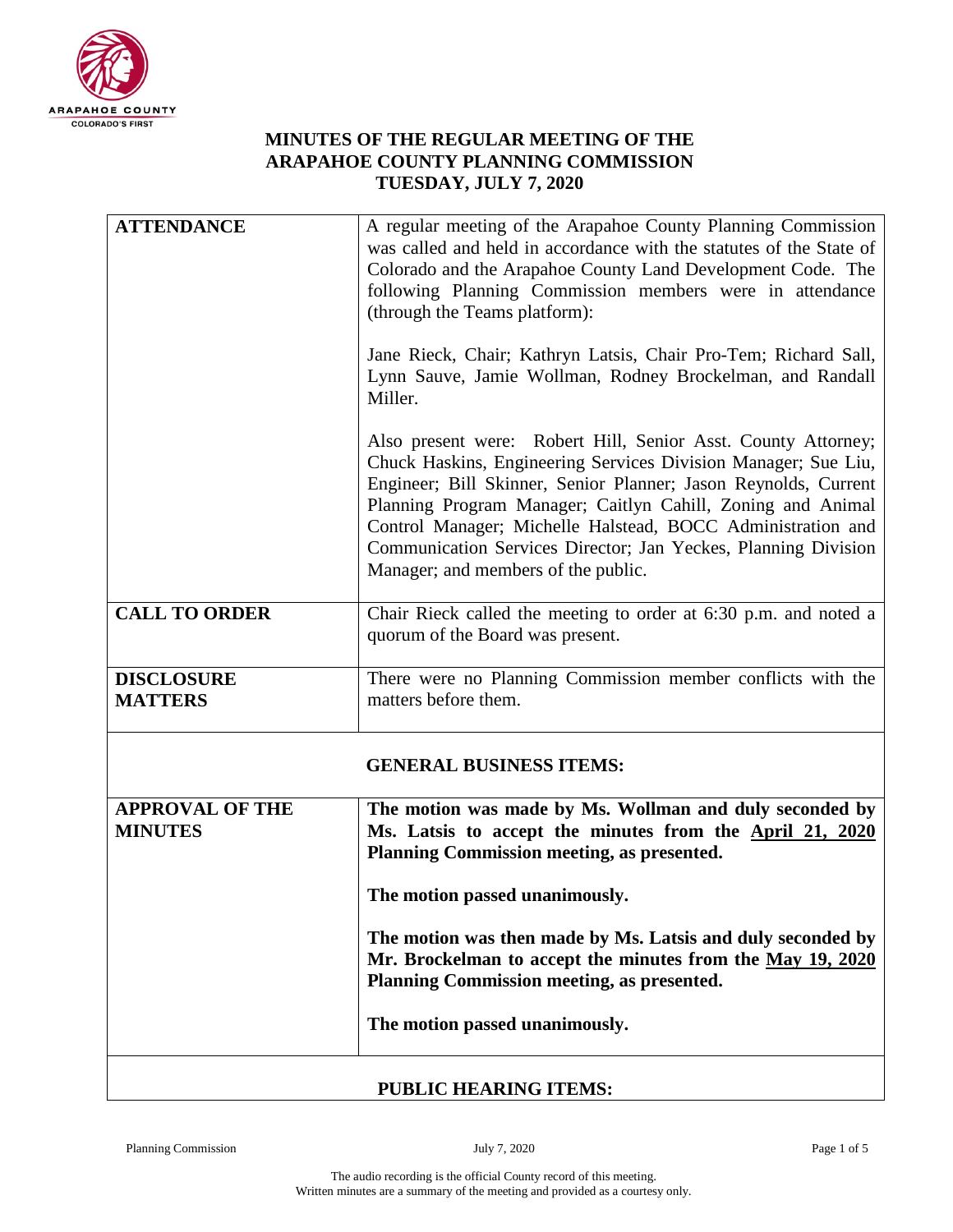| <b>UPDATE</b><br><b>LAND</b><br><b>DEVELOPMENT</b><br><b>CODE</b><br>(LDC)<br><b>AMENDMENT</b>                                                                                                                                                                                                                                                                                                                                                                                                                                                                                                                                                                                                                                                                                                                                                                                                                                            |
|-------------------------------------------------------------------------------------------------------------------------------------------------------------------------------------------------------------------------------------------------------------------------------------------------------------------------------------------------------------------------------------------------------------------------------------------------------------------------------------------------------------------------------------------------------------------------------------------------------------------------------------------------------------------------------------------------------------------------------------------------------------------------------------------------------------------------------------------------------------------------------------------------------------------------------------------|
| Sue Liu, Engineer for Arapahoe County, established jurisdiction for<br>the public hearing and introduced the amendment to the Land<br>Development Code to update the Floodplain Regulations to meet the<br>minimum requirements of the Federal Emergency Management<br>Agency (FEMA) for the National Flood Insurance Program. She<br>reported the map update process included 13 major drainageways,<br>five of which were in Arapahoe County. She stated details of the<br>changes and affected drainageways were outlined in the staff report.<br>Ms. Liu explained two sections of the LDC were being updated to<br>the current reference date for the approved FEMA Floodplain Maps.<br>She noted the staff report included five staff findings in support of<br>making the change. Ms. Liu showed four slides, outlining the<br>geographic areas and drainage basins, affected within Arapahoe<br>County by the recommended change. |
| The Planning Commissioners had no questions for staff.                                                                                                                                                                                                                                                                                                                                                                                                                                                                                                                                                                                                                                                                                                                                                                                                                                                                                    |
| Ms. Rieck opened the hearing for public comments. There were no<br>public comments. The public hearing was closed.                                                                                                                                                                                                                                                                                                                                                                                                                                                                                                                                                                                                                                                                                                                                                                                                                        |
| It was moved by Ms. Wollman and duly seconded by Ms. Latsis,<br>in the case of LDC20-002, Floodplain Regulations Update / Land<br>Development Code (LDC) Amendment, to recommend approval<br>of this case to the Arapahoe County Board of County<br><b>Commissioners with the following staff findings:</b>                                                                                                                                                                                                                                                                                                                                                                                                                                                                                                                                                                                                                               |
| 1. The proposed revisions to the Floodplain Management<br><b>Regulations is in compliance with the minimum National</b><br>Flood Insurance Program (NFIP) requirements, and are<br>consistent with the Floodplain Chapter of the Arapahoe<br><b>County Stormwater Management Manual.</b><br>2. Arapahoe County has the authority to amend provisions<br>of the Land Development Code Regulations as proposed<br>by this revision.<br>3. The<br>Floodplain<br><b>Management</b> Regulations,<br>Land<br>Development Code Amendment project is in compliance<br>with the applicable Amendment policies and procedures<br>as set forth in the Land Development Code including                                                                                                                                                                                                                                                                |
|                                                                                                                                                                                                                                                                                                                                                                                                                                                                                                                                                                                                                                                                                                                                                                                                                                                                                                                                           |

Г

٦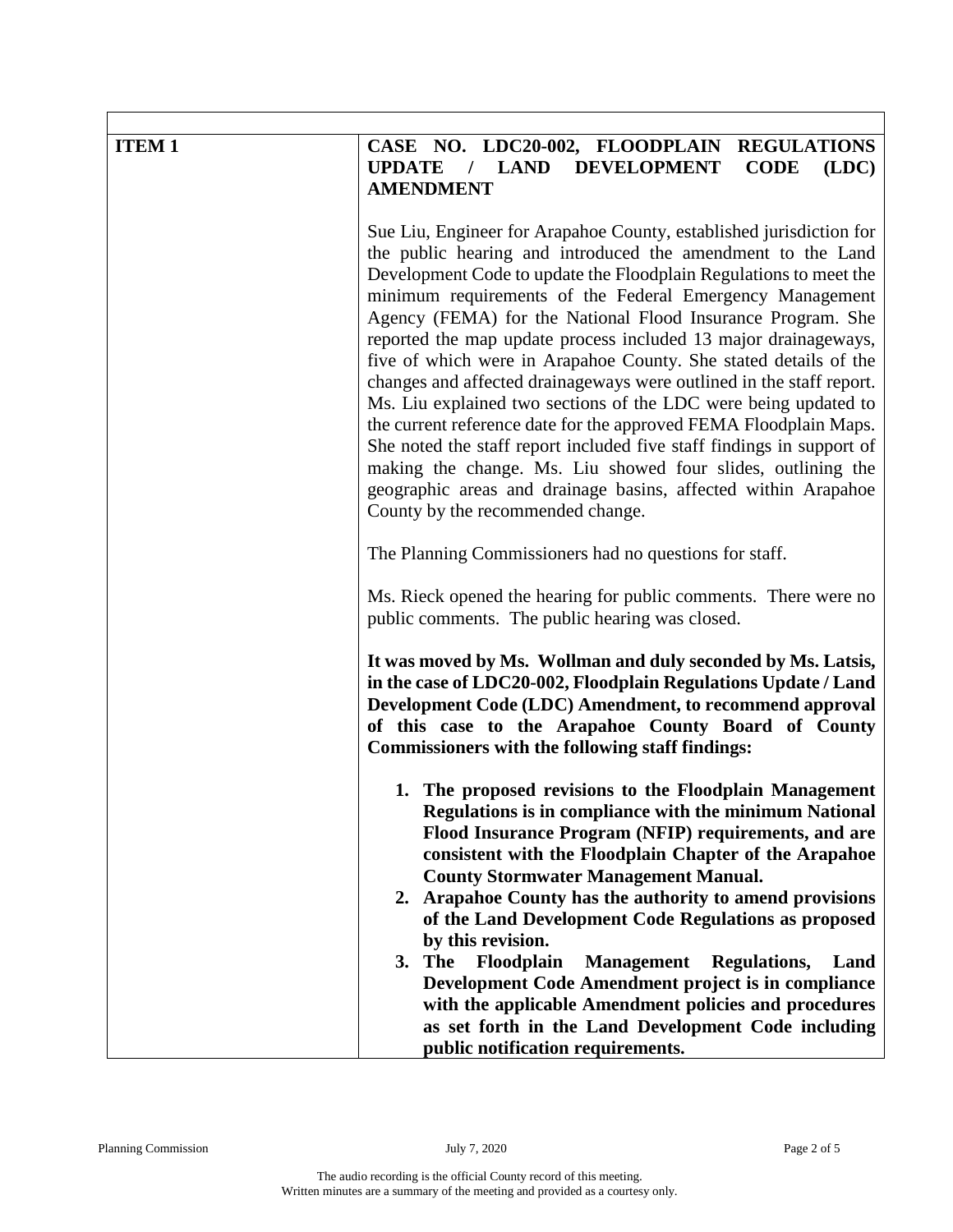|                             | 4. The amended Floodplain Management Regulations will<br>be effective and integrated into the existing LDC on<br>September 4, 2020.<br>5. Adoption of the proposed Floodplain Management<br>Regulations will enable the County to continue to<br>participate in the NFIP.<br>And subject to the following conditions:<br>1. All minor modifications to the text are required prior to<br>incorporation into the existing Land Development Code.<br>2. The amended Floodplain Management Regulations will<br>be effective and integrated into the existing LDC on<br>September 4, 2020.<br>The vote was:<br>Ms. Rieck, Yes; Ms. Sauve, Yes; Mr. Miller, Yes; Mr. Sall, Yes;<br>Ms. Latsis; Yes; Ms. Wollman, Yes, Mr. Brockelman, Yes.                                         |
|-----------------------------|-------------------------------------------------------------------------------------------------------------------------------------------------------------------------------------------------------------------------------------------------------------------------------------------------------------------------------------------------------------------------------------------------------------------------------------------------------------------------------------------------------------------------------------------------------------------------------------------------------------------------------------------------------------------------------------------------------------------------------------------------------------------------------|
| <b>STUDY SESSION ITEMS:</b> |                                                                                                                                                                                                                                                                                                                                                                                                                                                                                                                                                                                                                                                                                                                                                                               |
| <b>ITEM1</b>                | CASE NO. LDC20-003, RECREATIONAL MARIJUANA /<br>LAND DEVELOPMENT CODE (LDC) AMENDMENT -<br><b>STUDY SESSION</b>                                                                                                                                                                                                                                                                                                                                                                                                                                                                                                                                                                                                                                                               |
|                             | Bill Skinner, Senior Planner for Arapahoe County, noted there would<br>be no formal actions of the Planning Commission needed this<br>evening and that no public hearing notice was required. He reported<br>a public hearing, on the item, was scheduled to be heard before the<br>Planning Commission on July 21, 2020. Mr. Skinner reported, in<br>2019, a stakeholder group approached the Board of County<br>Commissioners (BOCC) requesting that Arapahoe County consider<br>expanding the ability of four existing medical marijuana businesses,<br>in unincorporated Arapahoe County, to operate by adding the retail<br>sale of recreational marijuana to their existing medical marijuana<br>businesses.<br>It was noted Michelle Halstead, BOCC Administration and |
|                             | Communication Services Director for Arapahoe County, and Bill<br>Mackiernan, CEO of PURE, one of the stakeholders who requested<br>the County pursue this change, were in attendance to provide<br>information and to answer questions, as needed.                                                                                                                                                                                                                                                                                                                                                                                                                                                                                                                            |